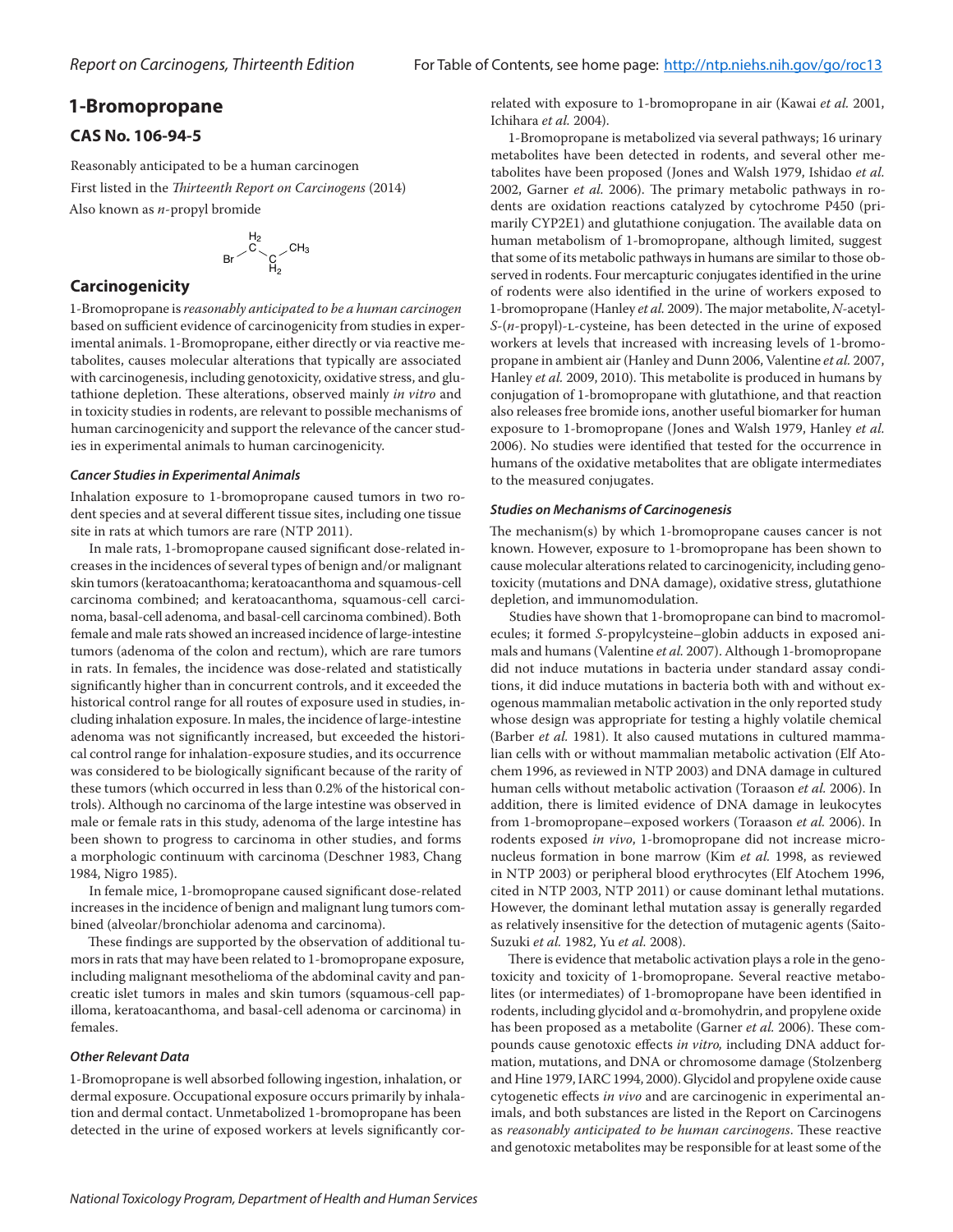carcinogenic effects of 1-bromopropane. As with 1-bromopropane, oral exposure to glycidol caused rare tumors of the large intestine in rats, as did oral exposure to two halogenated alkane analogues of 1-bromopropane, tribromomethane and bromodichloromethane (NTP 1987, 1989, 1990).

Chronic exposure to 1-bromopropane may produce levels of oxidative metabolites that exceed the glutathione-conjugating capacity or may inhibit enzymes required for glutathione synthesis. Because glutathione is an important cellular defense mechanism, reduced levels can lead to oxidative stress, increased toxicity, and carcinogenicity. Numerous studies have shown that 1-bromopropane induces both oxidative stress and glutathione depletion (Lee *et al.* 2005, 2007, 2010a, Liu *et al.* 2009, 2010, Huang *et al.* 2011). Studies with Cyp2e1-/ knockout mice, cytochrome P450 inhibitors, or a glutathione synthesis inhibitor showed that this metabolic activation pathway is involved in 1-bromopropane–induced toxicity, including neurological and reproductive effects, hepatotoxicity, and immunosuppression (NTP 2003, 2011, Lee *et al.* 2007, 2010a,b). Neurological effects of 1-bromopropane exposure have also been reported in humans (Li *et al.* 2010, Ichihara *et al.* 2012).

It is unclear whether induction of immunotoxicity by 1-bromopropane plays a role in tumor development. Recent studies have shown that 1-bromopropane causes immunosuppression in rodents (Lee *et al.* 2007, Anderson *et al.* 2010). In particular, it reduced the numbers of T cells and T-cell subpopulations. In addition, there is evidence that 1-bromopropane causes an inflammatory response. It induced dose-related increases in gene expression and production of proinflammatory cytokines in mouse macrophages (Han *et al.* 2008) and an inflammatory response in rats (NTP 2011). However, chronic respiratory inflammation and lung tumors were not associated in rodents; respiratory inflammation occurred in rats but not mice, whereas lung tumors occurred in mice but not rats.

### *Cancer Studies in Humans*

No epidemiological studies or case reports were identified that evaluated the relationship between human cancer and exposure specifically to 1-bromopropane.

### **Properties**

1-Bromopropane is a halogenated alkane that exists at room temperature as a colorless to pale-yellow, volatile liquid with a strong, characteristic odor (NTP 2011). It is slightly soluble in water and in most organic solvents, including acetone, ethanol, ether, benzene, chloroform, and carbon tetrachloride. It is less flammable than many other halogenated alkanes at room temperature. Thermal decomposition of 1-bromopropane produces hydrogen bromide. 1-Bromopropane can react with oxidizing agents to form hazardous flammable compounds and with water to produce acids. Physical and chemical properties of 1-bromopropane are listed in the following table.

| <b>Property</b>                                         | <b>Information</b>               |  |
|---------------------------------------------------------|----------------------------------|--|
| Molecular weight                                        | $123.0^{\circ}$                  |  |
| Specific gravity                                        | 1.353 at 20°C/20°C <sup>b</sup>  |  |
| Melting point                                           | $-110^{\circ}$ C <sup>a</sup>    |  |
| Boiling point                                           | $64.7^{\circ}C^{a}$              |  |
| Log $K_{_{\rm{ow}}}$                                    | $2.10^{b}$                       |  |
| Water solubility                                        | 2.45 g/L at 20°C <sup>b</sup>    |  |
| Vapor pressure                                          | 110.8 mm Hg at 20°C <sup>a</sup> |  |
| Vapor density relative to air                           | $4.25^{b}$                       |  |
| Sources: <sup>a</sup> NTP 2003, <sup>b</sup> HSDB 2006. |                                  |  |

**Use**

1-Bromopropane is used primarily as a solvent cleaner in vapor and immersion degreasing operations to clean optics, electronics, and metals and as a solvent vehicle in industries using aerosol-applied adhesives, such as foam cushion manufacturing. However, its use as an aerosol solvent or adhesive could be affected by the proposed U.S. Environmental Protection Agency (EPA) rule that finds 1-bromopropane to be unacceptable for these uses (see Regulations). In recent years, 1-bromopropane usage has increased as a result of new industrial and commercial uses as a substitute for ozone-depleting chemicals or suspected carcinogens (e.g., as an alternative to tetrachloroethylene in the drycleaning industry) (Blando *et al.* 2010). 1-Bromopropane also has potential for use as a spot remover in the textile industry; however, an evaluation of 1-bromopropane as a substitute for trichloroethylene concluded that chronic toxicity data were insufficient, and use of 1-bromopropane was not recommended until more data were available (Mirza *et al.* 2000). In the past, 1-bromopropane was used primarily as a solvent for fats, waxes, and resins and as an intermediate in the synthesis of pharmaceuticals, insecticides, quaternary ammonium compounds, flavors, and fragrances in generally well-controlled, closed processes (Hanley *et al.* 2006, NTP 2003).

### **Production**

1-Bromopropane is a high-production-volume chemical. In 2012, 1-bromopropane was manufactured by at least 21 companies worldwide, including at least one company in the United States (SRI 2012). Reported recent and historical volumes of U.S. production, imports, and exports of 1-bromopropane are listed in the following table.

| Category                            |                      | Year                      | Quantity (lb)                                                        |
|-------------------------------------|----------------------|---------------------------|----------------------------------------------------------------------|
| Production $+$ imports <sup>a</sup> |                      | 2012<br>1998-2006<br>1994 | 15.3 million<br>1 million to $< 10$ million<br>$>$ 500K to 1 million |
| $U.S.$ imports: $b$                 |                      | 1986, 1990                | 10K to 500K                                                          |
|                                     | recent<br>historical | 2013<br>2007              | 9.2 million<br>10.9 million                                          |
| U.S. exports: $b$                   |                      |                           |                                                                      |
|                                     | recent<br>historical | 2013<br>2007              | 15.6 million<br>8.8 million                                          |

Sources: <sup>a</sup>EPA 2014 (EPA Chemical Data Reporting Rule, formerly the Inventory Update Rule), <sup>b</sup>USITC 2014 (reported as "brominated derivatives of acyclic hydrocarbons").

#### **Exposure**

A significant number of people in the United States are exposed to 1-bromopropane as a result of widespread usage, high production volume, and high levels of 1-bromopropane in commercial and industrial settings.

Occupational exposure to 1-bromopropane may occur through inhalation or dermal contact at workplaces where 1-bromopropane is produced or used (HSDB 2006). Concentrations of 1-bromopropane in air (8- to 12-hour time-weighted averages [TWAs]) from all studies identified across several U.S. industrial sectors ranged from not detected to 380 ppm, with the highest concentrations being for adhesive use and the lowest for vapor degreasing. Sprayers in the adhesive industry had the highest exposure, which ranged from 18 to 380 ppm across several studies. Exposure data for 1-bromopropane manufacturing were not available for the United States. Manufacturing exposure reported from China (Ichihara *et al.* 2004) ranged from not detectable to 170.5 ppm for processes that included adding materials to large reaction pots. However, production methods reported in a patent application by a U.S. manufacturer included numerous control processes to contain 1-bromopropane, which would likely reduce potential exposure substantially. The graph below shows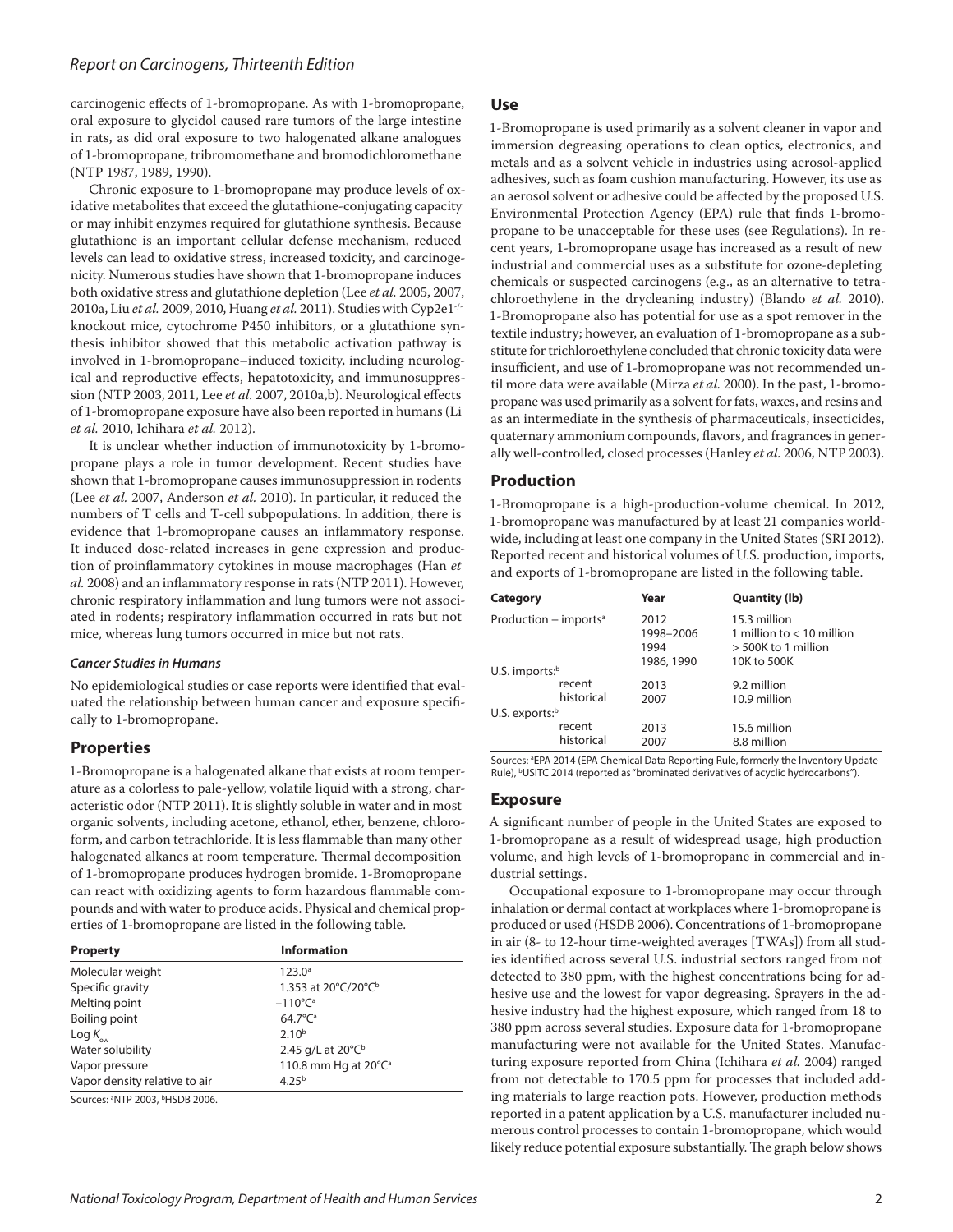TWA 1-bromopropane exposure levels from representative studies of adhesive application (Hanley *et al.* 2006), manufacturing (in China; Ichihara *et al.* 2004), drycleaning (Eisenberg and Ramsey 2010), aerosol solvent use (Graul 2012), vapor degreasing (Hanley *et al.* 2010), and cleaning and painting in workshops using 1-bromopropane solvents (Kawai *et al.* 2001).



#### **Occupational exposure to 1-bromopropane, by industry**

Time-weighted-average 1-bromopropane exposure levels as geometric means (adhesives, vapor degreasing, and other); arithmetic mean (drycleaning); or not reported (manufacturing and aerosol solvents). The dashed vertical line represents the American Conference of Governmental Industrial Hygienists threshold limit value – time-weighted average (TLV-TWA) of 10 ppm.

Among workers at polyurethane foam furniture cushion manufacturing facilities, geometric mean values for daily urinary bromide excretion and urinary *N*-acetyl-*S*-propylcysteine concentrations were approximately 4 times as high for adhesive sprayers as for nonsprayers (Hanley *et al.* 2006, 2009). Concentrations of 1-bromopropane in exhaled breath also were consistently higher among sprayers than among workers performing other jobs. A National Institute for Occupational Safety and Health (NIOSH) Health Hazard Evaluation (HHE) of a furniture foam cushion manufacturing facility found the average difference between end-of-week and start-of-week serum bromide concentrations to be 23 mg/L for exposed workers, compared with 3 mg/L for unexposed workers (Harney *et al.* 2003). NIOSH HHEs and follow-ups at two facilities showed that 1-bromopropane air concentrations (TWAs) could be reduced by 80% or more through implementation of NIOSH recommendations for engineering controls, such as ventilation improvements and enclosure of spray tables (Reh *et al.* 2002).

The general population may be exposed to 1-bromopropane through inhalation of ambient air in the vicinity of industrial facilities where 1-bromopropane is used as an adhesive. EPA used air dispersion modeling to estimate 1-bromopropane concentrations in ambient air at a distance of 100 m from model facilities. The estimated concentrations were  $0.138 \text{ mg/m}^3$  [0.0274 ppm] for facilities with average adhesive use and  $1.38 \text{ mg/m}^3$  [0.274 ppm] for facilities with high adhesive use (Morris and Wolf 2003). EPA also estimated daily inhalation uptake of 1-bromopropane for a person living 100 m from a model facility to be 0.0537 mg/kg for average-adhesive-use facilities and 0.537 mg/kg for high-adhesive-use facilities.

Based on its production levels and industrial uses, 1-bromopropane may be released to the environment through various waste streams. 1-Bromopropane has been detected in temperate marine macroalgal tissue and is believed to be transported from these algae to the marine environment (HSDB 2006). No data were found on levels of 1-bromopropane in ambient air, drinking water, surface water, soil, food, or consumer products or on non-occupational exposure to 1-bromopropane.

## **Regulations**

*California Occupational Safety and Health Standards Board (OSHSB)* Permissible exposure limit (PEL) = 5 ppm.

Potential for dermal absorption.

#### *Department of Transportation (DOT)*

Bromopropanes are considered hazardous materials, and special requirements have been set for marking, labeling, and transporting these materials.

#### *Environmental Protection Agency (EPA)*

*Significant New Alternatives Policy (SNAP) Program*

- The EPA SNAP program reviews alternatives to ozone-depleting substances and approves the use of alternatives that do not present substantially greater risk to the public health and environment than the substance they replace or other available substitutes. The EPA SNAP program has made the following determinations regarding various end uses of 1-bromopropane:
- Solvent in industrial equipment for metals cleaning, electronics cleaning, or precision cleaning as a substitute for CFC-113 and methyl chloroform: acceptable (final rule).
- Coatings as a substitute for CFC-113, HCFC-141b, and methyl chloroform: acceptable subject to the condition that use is limited to coatings facilities that have provided EPA data which demonstrate their ability to maintain acceptable workplace exposures (proposed rule).
- Aerosol solvents as a substitute for CFC-113, HCFC-141b, and methyl chloroform: unacceptable (proposed rule).
- Adhesives as a substitute for CFC-113, HCFC-141b, and methyl chloroform: unacceptable (proposed rule).

## **Guidelines**

*American Conference of Governmental Industrial Hygienists (ACGIH)*

Threshold limit value – time-weighted average (TLV-TWA) =  $0.1$  ppm.

*Environmental Protection Agency (EPA)*

Acceptable exposure limit (8-hour time-weighted average) = 25 ppm.

### **References**

Anderson SE, Munson AE, Butterworth LF, Germolec D, Morgan DL, Roycroft JA, Dill J, Meade BJ. 2010. Whole-body inhalation exposure to 1-bromopropane suppresses the IgM response to sheep red blood cells in female B6C3F<sub>1</sub> mice and Fisher 344/N rats. *Inhal Toxicol* 22(2): 125-132.

Barber ED, Donish WH, Mueller KR. 1981. A procedure for the quantitative measurement of the mutagenicity of volatile liquids in the Ames *Salmonella*/microsome assay. *Mutat Res* 90(1): 31-48.

Blando JD, Schill DP, de la Cruz MP, Zhang L, Zhang J. 2010. Preliminary study of propyl bromide exposure among New Jersey dry cleaners as a result of a pending ban on perchloroethylene. *J Air Waste Manag Assoc* 60(9): 1049-1056.

Chang WW. 1984. Histogenesis of colon cancer in experimental animals. *Scand J Gastroenterol* Suppl 104: 27-43.

Deschner EE. 1983. Adenomas: preneoplastic events, growth and development in man and experimental systems. *Pathol Annu* 18(Pt 1): 205-219.

Eisenberg J, Ramsey J. 2010. *Evaluation of 1-Bromopropane Use in Four New Jersey Commercial Dry Cleaning Facilities.* Health Hazard Evaluation Report HETA 2008-0175-3111. National Institute for Occupational Safety and Health. 28 pp.

Elf Atochem. 1996. In Vitro *Mammalian Cell Gene Mutation Test in L5178Y TK+/- Mouse Lymphoma Cells of*  n*-Propyl Bromide.* Study No. 13293. Miserey, France: Centre International de Toxicologie.

EPA. 2014. *Non-confidential 2012 Chemical Data Reporting (CDR) Database.* U.S. Environmental Protection Agency. http://java.epa.gov/oppt\_chemical\_search and select CDR and search on CAS no. Last accessed: 7/10/14.

Garner CE, Sumner SC, Davis JG, Burgess JP, Yueh Y, Demeter J, *et al.* 2006. Metabolism and disposition of 1-bromopropane in rats and mice following inhalation or intravenous administration. *Toxicol Appl Pharmacol* 215(1): 23-36.

Graul F. 2012. Summary of Data on Workplace Exposure to *n*-Propyl Bromide. Public comment submitted by F. Graul, Executive Director, Halogenated Solvents Industry Association, Arlington VA, to R. Lunn, NTP, Research Triangle Park, NC, February 28, 2012. 8 pp. http://ntp.niehs.nih.gov/go/37663.

Han EH, Hwang YP, Lee KJ, Jeong TC, Jeong HG. 2008. 1-Bromopropane induces macrophage activation via extracellular signal-regulated kinase 1/2 MAPK and NF-κB pathways. *Cancer Lett* 262(1): 28-36.

Hanley KW, Dunn K. 2006. *Workers' Exposures to* n*-Propyl Bromide at a Helicopter Transmission Factory*. Report no. IWSB 232.11. Cincinnati, OH: National Institute for Occupational Safety and Health. 21 pp.

Hanley KW, Dunn K, Sollberger R. 2006. *Workers' Exposures to* n*-Propyl Bromide at an Aerospace Components Manufacturer.* Report no. IWSB 232.12. Cincinnati, OH: National Institute for Occupational Safety and Health. 26 pp.

Hanley KW, Petersen MR, Cheever KL, Luo L. 2009. *N*-acetyl-*S*-(*n*-propyl)-l-cysteine in urine from workers exposed to 1-bromopropane in foam cushion spray adhesives. *Ann Occup Hyg* 53(7): 759-769.

Hanley KW, Petersen MR, Cheever KL, Luo L. 2010. Bromide and *N*-acetyl-*S*-(*n*-propyl)-l-cysteine in urine from workers exposed to 1-bromopropane solvents from vapor degreasing or adhesive manufacturing. *Int Arch Occup Environ Health* 83(5): 571-584.